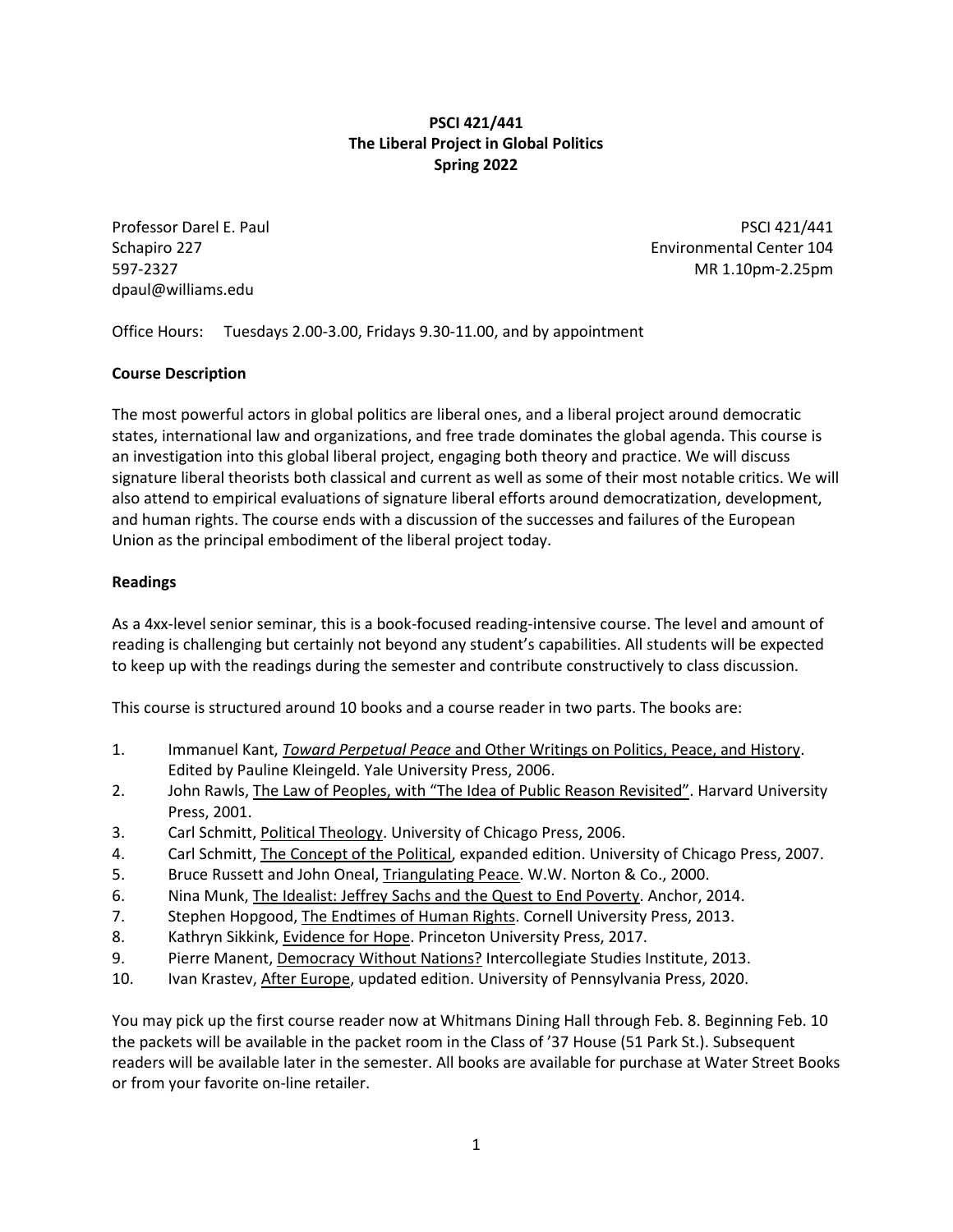### **Course requirements and grades**

This course demands active student participation. Your engagement with the material and with one another is the heart of any seminar, and for this one to succeed, your constant commitment is essential. For most of you, this is the senior seminar in your major. If you are tempted to cut back your academic effort, arrange your schedule so that you do so in some other class. Regular critical engagement with the ideas presented in class is the backbone of our work this semester. The assignments have been crafted with that goal in mind.

### *Every class session*

For every class session, one student will write a 1700-2400 word *review and reaction paper* on that day's assigned readings which will form the basis of class discussion. Roughly half the paper should be dedicated to outlining the arguments of the author(s) and about half to a critical engagement with those arguments. Each student should endeavor to speak to me in my office before class about his/her paper. Each student also must distribute an electronic copy of that paper to me and to the student(s) offering a critical reply (described in the next paragraph) at least 24 hours before class. The student will present that paper orally in class to begin discussion. The presentation should last 9-10 minutes with a 10 minute maximum. I will time your presentation. It is preferable to speak from notes rather than read your paper verbatimespecially considering it is impossible to read a 2400-word paper aloud in 10 minutes without droning and gasping like a college debater!

Zero, one or two other students will offer a *critical reply* to each review and reaction paper. This is strictly an oral response presented in class. There is no need to hand in a typed paper to me. The presentation should last 4-5 minutes with a 5 minute maximum. I will time your presentation.

During the semester each student must complete one of the following three options:

- **[1]** 3 review and reaction papers and 0 critical replies; or
- **[2]** 2 review and reaction papers and 2 critical replies; or
- **[3]** 1 review and reaction paper and 4 critical replies;

Students preparing neither a review and reaction paper nor a critical reply for a particular class will write 1-2 *discussion questions* relevant to the day's readings. These questions should be thoughtful engagements with the main ideas from the text(s) and thus go beyond a simple onesentence query. Possible questions might explore unclear passages in the readings, point out notable gaps in an author's discussion, or offer critiques of an author's argument. The best questions will be framed by a brief (< 300 words) discussion. I will use these questions to guide class discussion each day, including calling on you in class based on your remarks. Use our course Glow page to submit them. Questions are due by 9.00am the day of class. Glow will lock automatically at that time and will not accept any questions submitted after the deadline. I will grade questions on a check-plus/check/check-minus scale.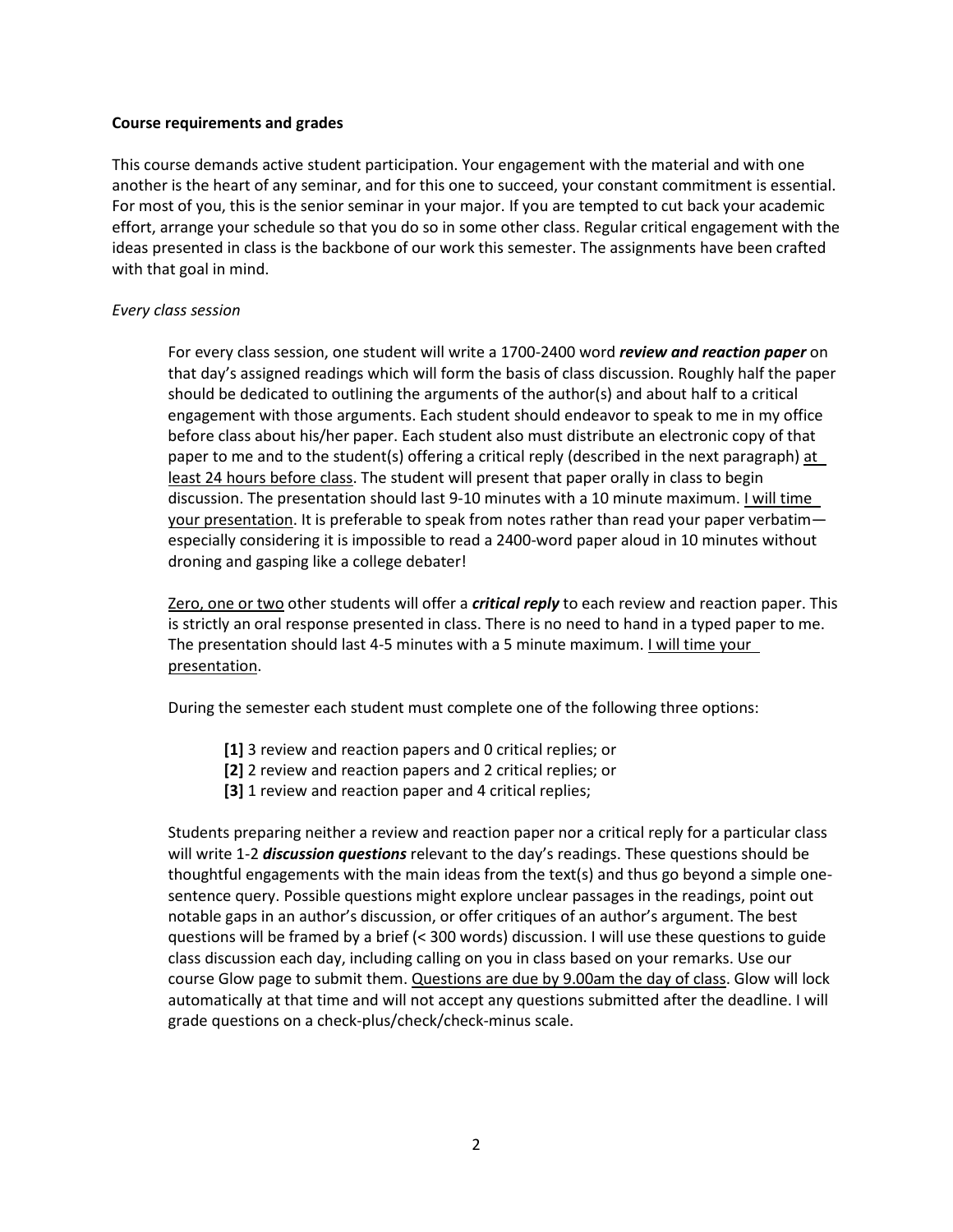### *Term paper*

As this is a senior seminar, you will write a 4000-5000 word paper on a subject of your choice related to the topic of the liberal project in global politics. Students may incorporate review and reaction papers into this project as they see fit. I will meet with each student individually in early May to assist in formulating a topic and writing plan.

### *Class participation*

Regular attendance and constructive participation is necessary for this course to be successful and is therefore expected; unexcused absences and a failure to engage the material in class will be noted. More than one unexcused absence will result in a grade penalty.

### *Honor Code*

While you may consult with your friends, fellow classmates, professors, and printed sources on the ideas discussed in this class, all written work must ultimately be yours and yours alone. In particular, be scrupulous in avoiding plagiarism. Be sure to use quote marks when quoting directly and cite appropriately. For most this is your last semester at Williams. You do not want an Honor Code violation stopping you from graduating.

### *Grades*

| Review and reaction paper   | 16% ea. |
|-----------------------------|---------|
| Critical reply              | 8% ea.  |
| Term paper                  | 30%     |
| <b>Discussion questions</b> | 12%     |
| Class participation         | 10%     |

### **A NOTE ON DEADLINES**

All review and reaction papers are due to me and to student repliers 24 hours before class. Critical replies are presented (and thus are due) at the beginning of class. **All such work that fails to meet these deadlines receives a score of zero**. There may be no opportunities to make up missed review and reaction papers in particular, so please plan accordingly.

Discussion questions are due to me by 9.00am the day of class. There are no extensions or make-up opportunities for questions. If you miss the deadline, simply resolve to meet it next time.

The term paper is due at 5.00pm on May 21. Early papers are always welcome; **late term papers will be penalized one partial letter grade per day late** (e.g. from A to A-, B+ to B). I will accept no term papers after May 26.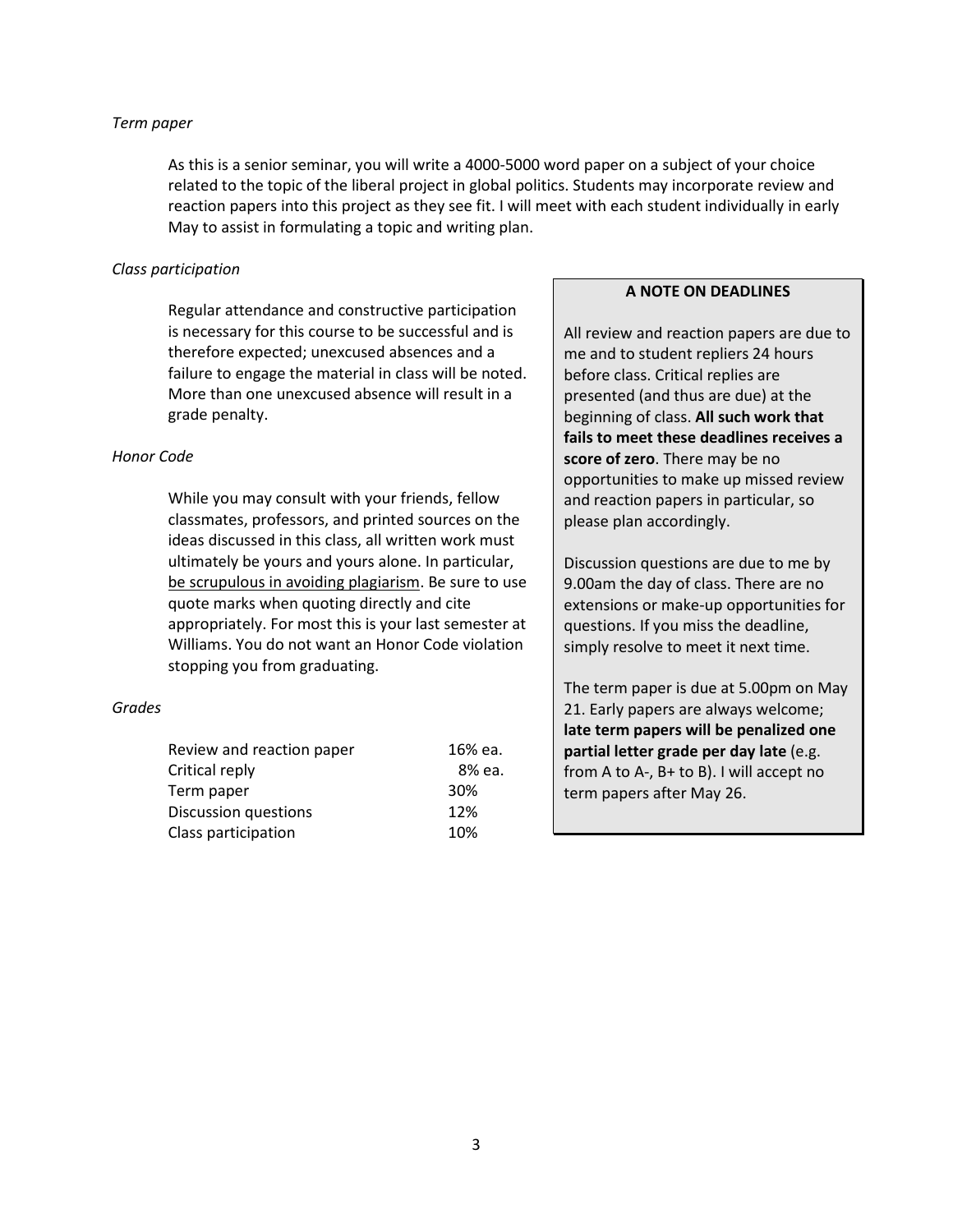# **Course calendar**

|                     | <b>THEORY</b>                                                                                                                                                                                                                                                                |
|---------------------|------------------------------------------------------------------------------------------------------------------------------------------------------------------------------------------------------------------------------------------------------------------------------|
| Wednesday<br>Feb. 2 | Introduction                                                                                                                                                                                                                                                                 |
|                     | no readings<br>٠                                                                                                                                                                                                                                                             |
| Monday<br>Feb. 7    | <b>Liberal foundations I</b>                                                                                                                                                                                                                                                 |
|                     | Immanuel Kant, Toward Perpetual Peace and Other Writings, 3-16, 17-23, 67-109,<br>٠<br>139-149. [book]                                                                                                                                                                       |
| Thursday<br>Feb. 10 | <b>Liberal foundations II</b>                                                                                                                                                                                                                                                |
|                     | John Rawls, "The idea of the original position," Political Liberalism (1993), 22-28.<br>٠<br>[reader]<br>John Rawls, "The law of peoples," in The Law of Peoples, 3-128. [book]                                                                                              |
| Monday<br>Feb. 14   | <b>Liberal foundations III</b>                                                                                                                                                                                                                                               |
|                     | John Stuart Mill, "A few words on non-intervention," Dissertations and Discussions,<br>٠<br>Vol. 3 (1865-75), 238-263. [reader]<br>John Stuart Mill, Considerations on Representative Government. Edited by Curran<br>٠<br>V. Shields (1959 [1861]), chs. 3-4 & 18. [reader] |
| Thursday<br>Feb. 17 | <b>Anti-liberal foundations I</b>                                                                                                                                                                                                                                            |
|                     | Joseph de Maistre, Considerations on France (1974 [1797]), chs. 1, 6 & 9. [reader]<br>٠<br>Carl Schmitt, Political Theology. [book]                                                                                                                                          |
| Monday<br>Feb. 21   | <b>Anti-liberal foundations II</b>                                                                                                                                                                                                                                           |
|                     | Carl Schmitt, The Concept of the Political. [book]                                                                                                                                                                                                                           |
| Thursday<br>Feb. 24 | <b>Anti-liberal foundations III</b>                                                                                                                                                                                                                                          |
|                     | Alasdair MacIntyre, After Virtue (1981), chs. 5-6 & 17. [reader]<br>$\bullet$<br>Alasdair MacIntyre, Whose Justice? Which Rationality? (1988), ch. 17. [reader]<br>٠                                                                                                         |
|                     | Ryszard Legutko, The Demon in Democracy (2016), ch. 3. [reader]<br>٠<br>Adrian Vermeule, "All human conflict is ultimately theological," Church Life Journal,<br>$\bullet$<br>26 July 2019. [reader]                                                                         |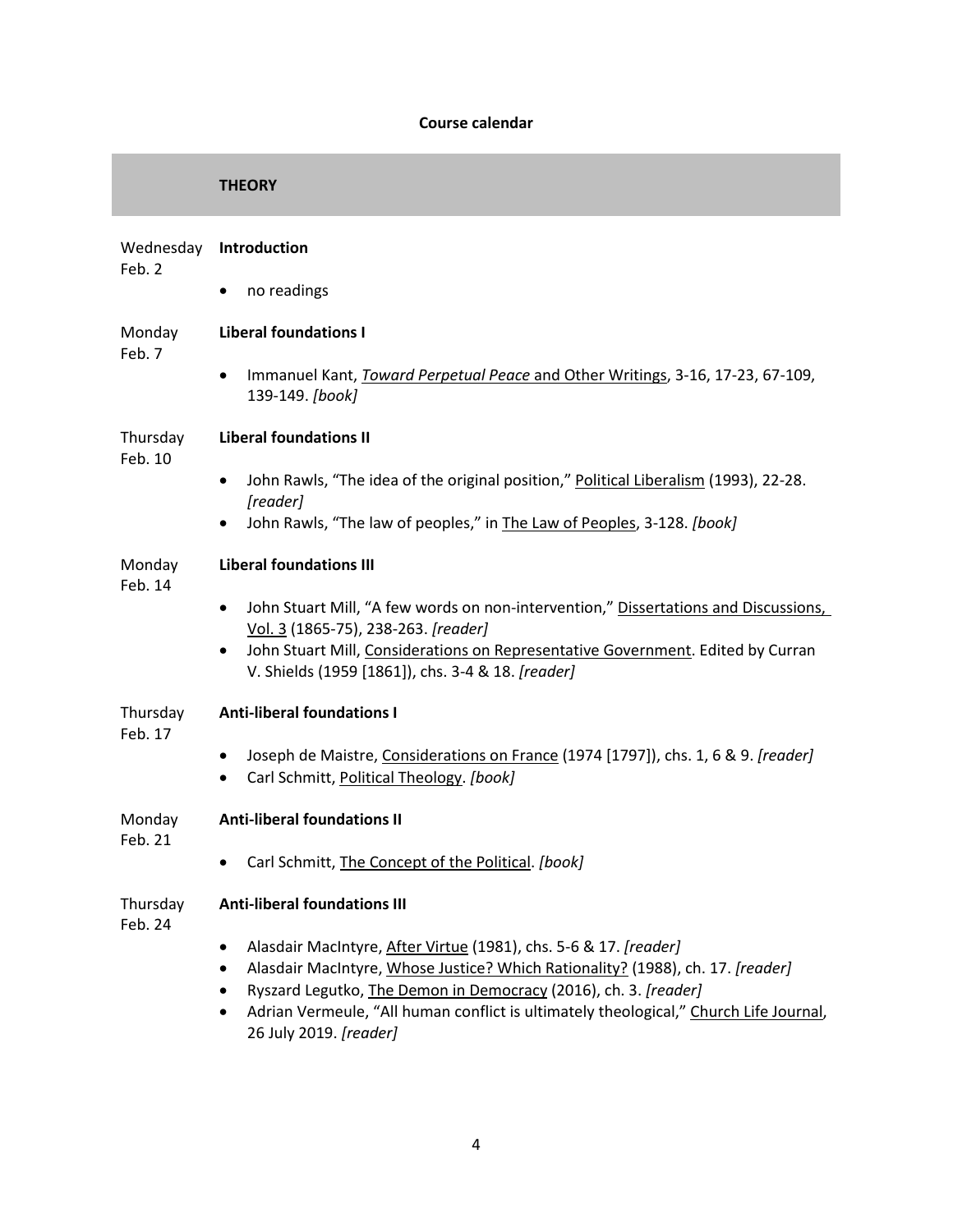### **SECURITY**

### Monday **The liberal democratic peace I**

Feb. 28

• Bruce Russett and John Oneal, Triangulating Peace, chs. 1-3. *[book]* • "Interpreting regression output (without all the statistics theory)," GraduateTutor.com [online]. *[reader—optional]*

#### Thursday **The liberal democratic peace II**

March 3

- Bruce Russett and John Oneal, Triangulating Peace, chs. 4-5. *[book]*
- Jon Pevehouse and Bruce Russett, "Democratic international governmental organizations promote peace," International Organization 60 (2006), 969-1000. *[reader]*

#### Monday **The liberal democratic peace III**

March 7

- Bruce Russett and John Oneal, Triangulating Peace, chs. 6 & 8. *[book]*
- Bruce Russett, "Bushwhacking the democratic peace," International Studies Perspectives 6 (2005), 395-408. *[reader]*

#### Thursday **Critiques of the liberal democratic peace**

March 10

- Michael Mousseau, "The social market roots of democratic peace," International Security 33 (2009), 52-86. *[reader]*
- Michael Mousseau, "The democratic peace unraveled: It's the economy," International Studies Quarterly 57 (2013), 186-197. *[reader]*
- Erik Gartzke and Alex Weisiger, "Permanent friends? Dynamic difference and the democratic peace," International Studies Quarterly 57 (2013), 171-185. *[reader]*
- Allan Dafoe, John R. Oneal, and Bruce Russett, "The democratic peace: Weighing the evidence and cautious inference," International Studies Quarterly 57 (2013), 201-214. *[reader]*

#### Monday **Liberal democratic war**

March 14

- Anna Geis et al., eds., The Militant Face of Democracy (2013), chs. 1 & 10. *[reader]*
- Lothar Brock, "Triangulating war: The use of force by democracies as a variant of democratic peace," in Anna Geis et al., eds., Democratic Wars: Looking at the Dark Side of Democratic Peace (2006), 90-119. *[reader]*
- Frank Sauer and Niklas Schörnig, "Killer drones: The 'silver bullet' of democratic warfare?" Security Dialogue 43 (2012), 363-380. *[reader]*

Thursday March 17 *No class – enjoy an early spring break!*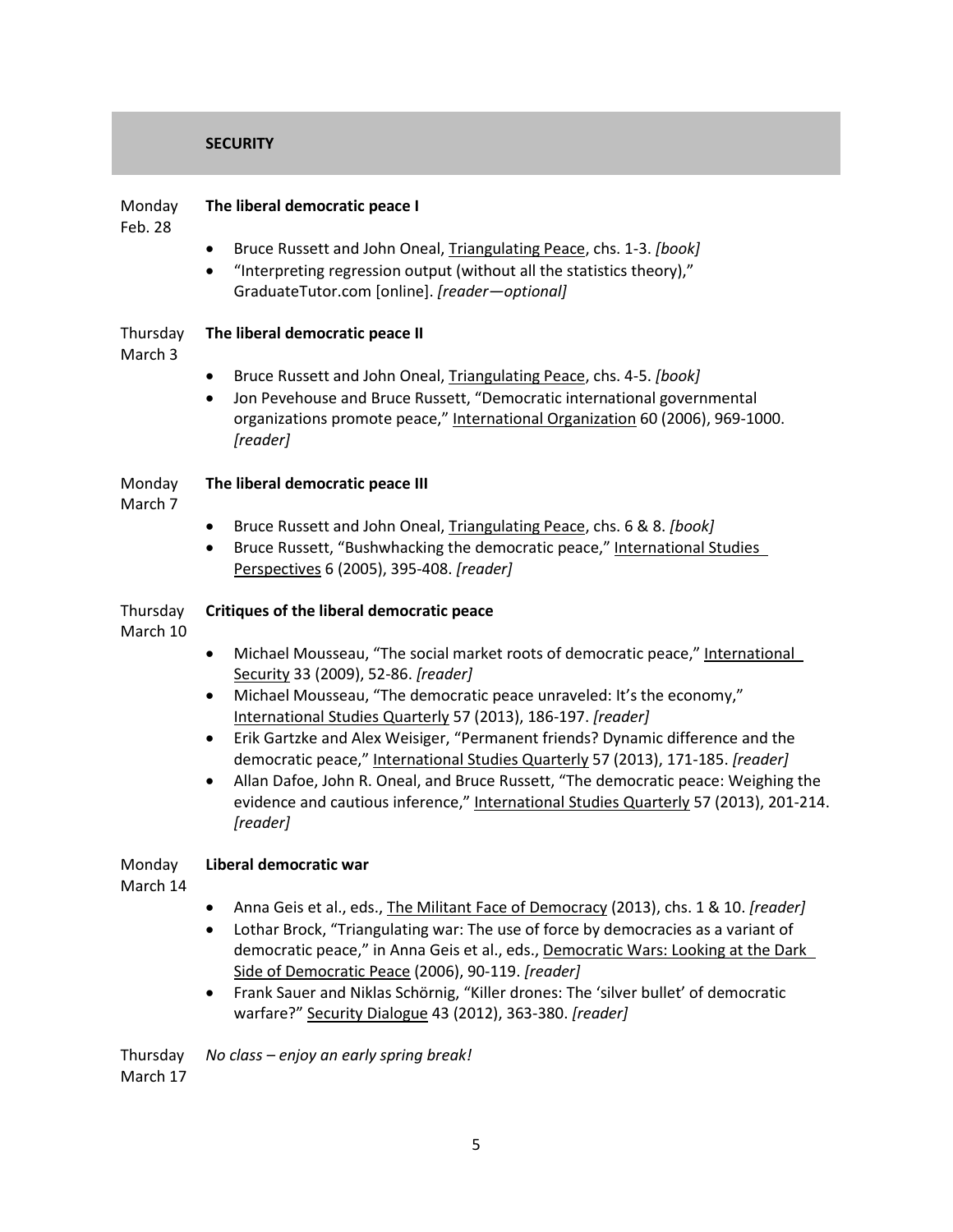### **DEVELOPMENT**

#### Monday **Development as a liberal project**

April 4

- United Nations Development Programme, Human Development Report 1990, 9-16. *[reader]*
- United Nations Development Programme, Human Development Report 2010, 85-100. *[reader]*
- Amartya Sen, Development as Freedom (1999), chs. 1-2. *[reader]*
- Jeffrey D. Sachs, The End of Poverty (2005), ch. 18. *[reader]*

#### Thursday **A liberal explanation of poverty**

April 7

- Jeffrey D. Sachs et al., "Ending Africa's poverty trap," Brookings Papers on Economic Activity 1 (2004), 117-144. *[reader]*
- Nina Munk, The Idealist, parts 1-2. *[book]*

#### Monday **A liberal agenda to end poverty**

April 11

- Jeffrey D. Sachs et al., "Ending Africa's poverty trap," Brookings Papers on Economic Activity 1 (2004), 144-187. *[reader]*
- Nina Munk, The Idealist, parts 3-4. *[book]*

#### Thursday **Jeff Sachs and the end of poverty**

April 14

- Shira Mitchell et al., "The Millennium Villages Project: A retrospective, observational, endline evaluation," The Lancet Global Health 6 (5) (May 2018), 500-513. *[reader]*
- Jeffrey D. Sachs, "The Millennium Villages Project: A personal perspective," The Lancet Global Health 6 (5) (May 2018), 472-474. *[reader]*
- Nina Munk, The Idealist, parts 5-8. *[book]*

#### Monday **Critiquing liberal development economics**

April 18

- Louis Putterman and David N. Weil, "Post-1500 population flows and the long-run determinants of economic growth and inequality," The Quarterly Journal of Economics 125 (2010), 1627-1682. *[reader]*
- Quamrul Ashraf et al., "The ancient origins of the wealth of nations," CESifo Working Paper Series 8624 (November 2020). *[reader]*